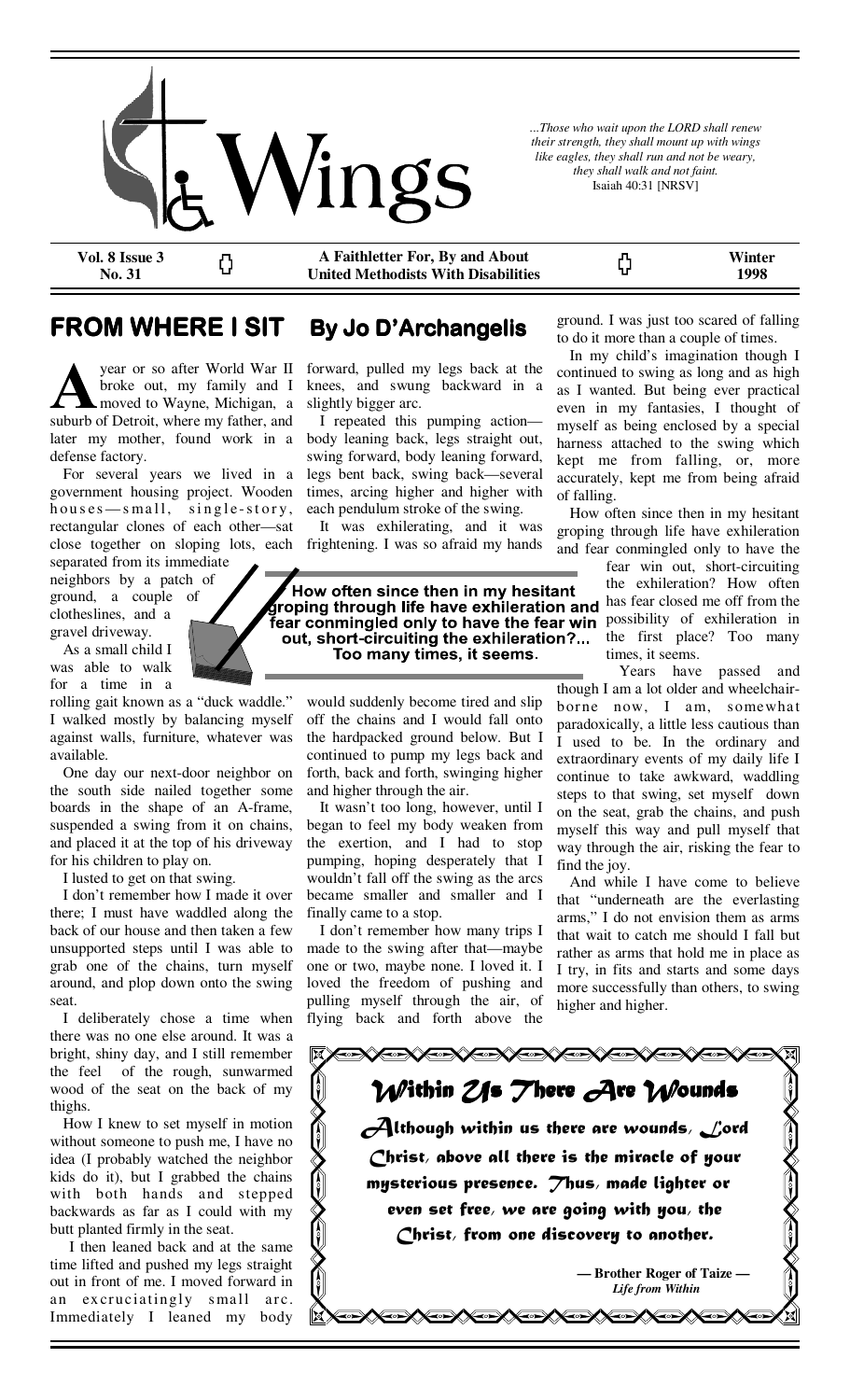## '98 Cal-Pac Annual Conference

## **UMWDS ENCOURAGED TO PARTICIPATE IN WORSHIP SESSIONS**

opes for a disability worship session at the 1998 California-Pacific Annual Conference of the United Methodist Church at the University of Redlands evaporated

when it was learned that t h e conference no l o n g e r p e r m i t s s p e c i f i c groups to put on worship s e s s i o n s . "Too many g r o u p s , " explained Dr. Paula Ferris,



senior pastor of the First United Methodist Church in Long Beach and chairperson of the Conference Worship Committee.

 Instead, the focus is on diversity and inclusivity, i.e., the inclusion of individuals from as many ethnic, cultural, racial, and intergenerational backgrounds as possible in the five worship sessions planned.

 Funny how conference discourse on diversity and inclusivity often overlooks certain major categories, so



## **LISTEN UP: UMCD NEWS**

**THE REV. KIRK A. VANGILDER**, a deaf minister with a Master's degree from Iliff School of Theology in Denver, has been appointed to serve half-time as campus chaplain at Gallaudet University and half-time at Christ UMC of the Deaf in Baltimore (Baltimore-Washington Annual Conference).

**THE TASK FORCE ON DEAF MINISTRY** in the California-Pacific Annual Conference, under the leadership of Dixie Zimmer, has announced the establishment of a Deaf Ministry scholarship at Claremont School of Theology. Applicants' qualifications must include a basic understanding of Deaf Culture and fluency in American Sign Language.

**AL MARTIN BOND**, cyber-communications expert, has set up a UMCD home page and an e-mail newsletter, the "UMCD Digest." The UMCD Home Page may be accessed at: www.wco.com/~martinal/umcd.html Those wanting to receive the monthly "UMCD Digest" may e-mail Al at: martinal@wco.com

we asked: Does this include United Methodists with disabilities (otherwise known as UMWDS)?

 Oh yes, we were assured. In fact, Dr. Ferris invited us to send someone

to represent disability concerns at meetings of the Worship Committee. Abby Vincent, a member of the United Methodist Church in Ocean Park, responded.

 Accompanied by her guide dog, General Mills, Abby began her stint as disability rep at the November 7 meeting where she was made co-team leader for the Faith and Healing worship session to be presented on Friday morning at the Annual Conference.

 "One of my tasks is to recruit persons with disabilities to serve as anointers for the healing worship session," she says. "This isn't healing as 'cure' but as moving towards wholeness or having our wholeness acknowledged. Grace accepts you the way you are." She adds that she is looking for clergy members with disabilities as well as laypersons.

 If you are disabled and interested in volunteering as an anointer or in

serving in any other capacity at one of the worship sessions, or if you just want to offer suggestions in the design of the worship sessions, please contact:

> Abby Vincent 10834 Pickford Way Culver City, CA 90230 [310] 559-4989 avincent@ix.netcom.com

## "This isn't healing as 'cure' but as moving towards wholeness or having our wholeness acknowledged. Grace accepts you the way you are.'

 Dr. Ferris is also looking for groups to sing, dance, play musical instruments, or in some way perform during the worship sessions or prior to the plenary sessions at the 1998 Annual Conference. Groups including both disabled and non-disabled persons are urged to audition.

 She asks that groups submit less than a single sheet of paper describing the group and its nature. Groups are also asked to send in a demo audio/video tape if possible. Contact:

> Dr. Paula Ferris First United Methodist Church 507 Pacific Avenue Long Beach, CA 90802 [562] 437-1289 revpaf@aol.com



 A non-official, non-profit quarterly newsletter published for, by and about United Methodist<br>adults with disabling conditions adults with disabling conditions

> **Founder/Editor Computer Layout/Graphic Design**  Jo D'Archangelis

### **Wings Needs The Following From You**

dying to be on our mailing list and want to continue receiving *Wings*

 Ideas and suggestions for articles Original stories, poetry, cartoons Personal essays and anecdotes Appropriate items from another source The name and address of someone A change-of-address notice if you move

> **Send All Correspondence To**  Jo D'Archangelis, Editor, Wings

Telephone/Fax: [760] 723-2668 Faxing Times: Mon.-Sat. 1-4:00 pm<br>Pacific Time

**Church Address Home Address**<br>Fallbrook United Methodist Church 592 West Ammunition Fallbrook United Methodist Church 592 West Ammunition Road, Apt. 1 1844 Winterhaven Road Fallbrook, CA 92028-3191 Telephone: [760] 728-1472<br>Fax: [760] 728-7433

**Editor's E-Mail Address Wings Website URL** JODARLIS@aol.com www.satcom.net/mariposa/wings01.html



 We need your financial support to continue publication and to expand the readership of *Wings* nationwide. If you think *Wings* is worth it, please **The make a check or money order payable to the Fallbrook United Methodist** Church and mark it "Wings Newsletter." Mail it to the church address above.

| <b>Basic Angel</b>           | $$6-14$       | <b>Major Angel</b> | $$15-24$ |
|------------------------------|---------------|--------------------|----------|
| <b>Super Angel</b>           | $$25-49$      | Mega Angel         | $$50-99$ |
| <b>Totally Awesome Angel</b> | \$100 Or More |                    |          |

*[Donations are tax-deductible to the extent allowed by law.]*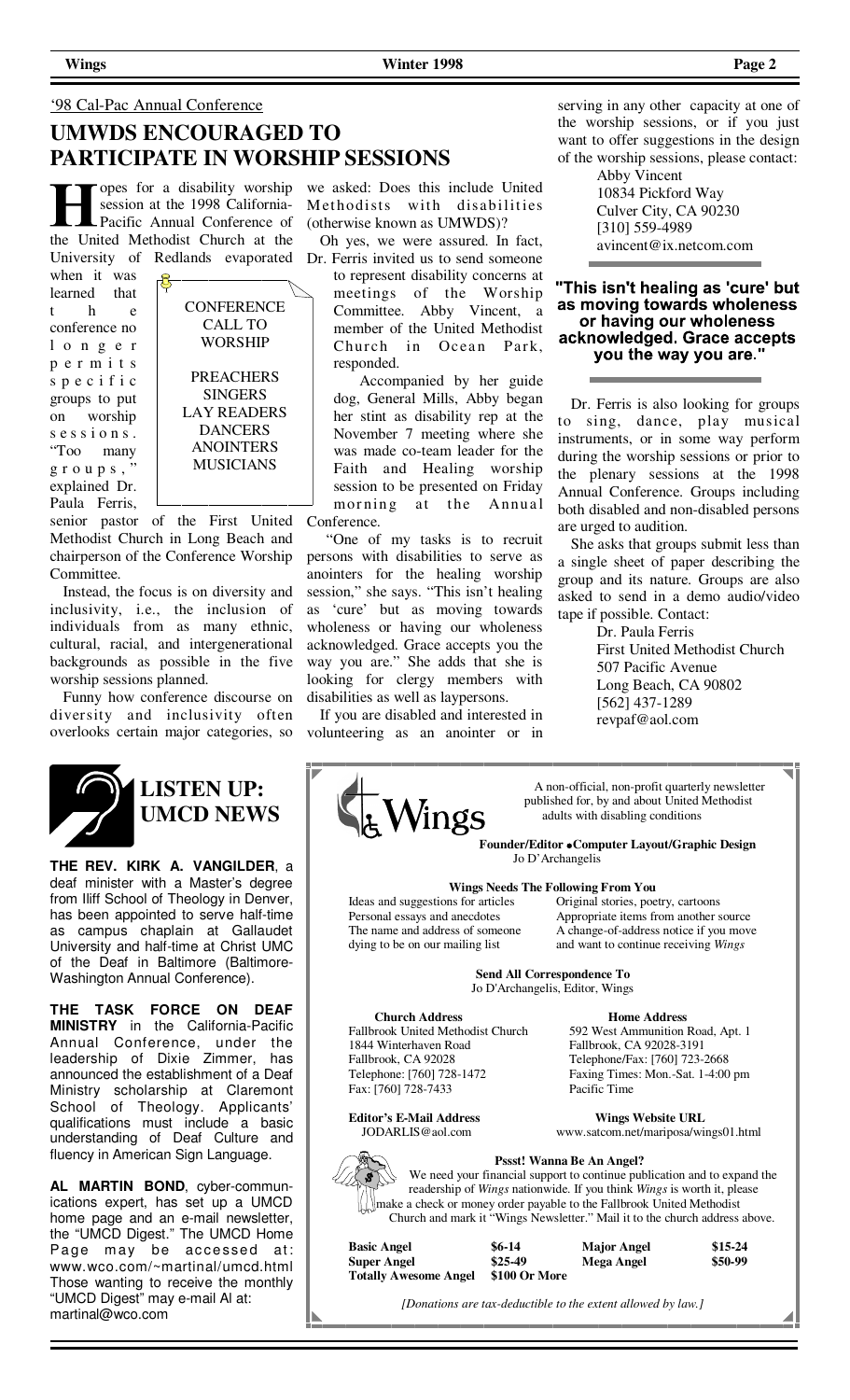

*J*esus says to Peter: "Very truly, I tell you, when you were younger, you used to fasten your own belt and go wherever you wished. But when you grow old, you will stretch out your hands, and someone else will fasten a belt around you and take you where you do not wish to go." (He said this to indicate the kind of death by which he would glorify God.) After this he said to him, "Follow me." [John 21:18-19 NRSV]

 *T***his** passage reminds me of the frustrations with which handicapped people must daily cope. The normal stresses of life become even greater problems in a crippled hand.

 When I was twenty years old, I was diagnosed with multiple sclerosis. I have reached my forty-third birthday and am grateful for the time to reflect on this life. Lessons have been severe and frustrations enormous, but through the example of the infinite patience of God, I've been able not only to accept this illness but ultimately to rejoice in it.

 Through Jesus Christ's teachings we discover that he spoke and taught everyone without regard to physical condition. In God's eyes we are each equally his children, called by him to love Jesus and imitate his ways.

 We are able to live with our frustrations and infirmities because we know that in the midst of them God has loved us.

We are intimately known by him.

**— Rev. Dr. Susan Lemly —** 

**Dr. Lemly, an ordained minister in the United Methodist Church, currently resides in San Clemente, California.**

## **METHODISTS CALLED TO BE UNITED IN PRAYER**

*Editor's Note: The following is excerpted from an e-mail letter we recently received.* 

Te are asking 1,000,000 United Methodists to join us in praying for revival in our denomination by the year 2000. Many seek to bring political and/or financial pressure for change and that has its place; however, we believe revival can and will come only if we humble ourselves and pray before Almighty God....

 Our denomination has been losing 1000 members per week for almost three decades. For over 200 years, we have been a great force for God but the words of Revelation 3:1 *"To the angel of the church of Sardis write...I know your deeds; you have a reputation of being alive, but you are dead"* accurately describes many of our churches today.

 Our answer lies not in another seminar, changing labels or programs,

but in responding to God's call to *"...return to me with all your heart, with fasting and weeping and mourning. Rend your hearts and not your garments. Return to the Lord your God...."* (Joel 2:12-13a).

 No red tape! No politics! No programs! Just prayer....This is a grass roots appeal that is dependent upon your ACTING IN FAITH....We

are a connectional church. Let's get connected in prayer. God is already moving in many places. Let us join Him.

 Some guidelines: Use Isaiah 58 as a guide and let's claim Isaiah 58:8-14 for the UMC.

 1. Pray every day, but especially on Fridays, for revival until the year 2000. John Wesley prayed, "Lord, send us a revival without defects, but if that is not possible, send us revival, defects and all."

*(UNITED IN PRAYER continued on page 4)* 

*Beatitudes* 

**Blessed** are you who take time to listen to defective speech,for you help us to know that if we persevere, we can be understood.

**Blessed** are you who walk with us in public places and ignore the stares of strangers, for in your companionship we find havens of relaxation.

**Blessed** are you that never bid us "hurry up" and more blessed are you that do not snatch our tasks from our hands to do them for us, for often we need time rather than help.

**Blessed** are you who stand beside us as we enter new ventures, for our failures will be outweighed by times we surprise ourselves and you.

**Blessed** are you who ask for our help, for our greatest need is to be needed.

**Blessed** are you who realize that I am human and don't expect me to be saintly just because I am disabled.

**Blessed** are you who understand that sometimes I am weak and not just lazy.

**Blessed** are you who forget the disability of my body and see the shape of my soul.

**Blessed** are you who see me as a whole person, unique and complete, and not as a "half" and one of God's mistakes.

**Blessed** are you who love me just as I am without wondering what I might have been like.

**Blessed** are you when by all these things you assure us that the thing that makes us individuals is not our peculiar muscles, nor our wounded nervous system, but is the Godgiven self that no infirmity can confine.

**— Marjorie Chappell —**

**From** *Laughter, Silence & Shouting: An Anthology of Women's Prayers***, ed. Kathy Keay, Harper [San Francisco, 1994]**



## *Appreciation*

*We thank the following persons or organizations whose gifts of time and/or money have* 

*made possible the publication and mailing of Wings:*  Margery Chapman Annette Roth Roy Klein Jill Halley Ruth Sciumbato Mary Jane Steinhagen Nellie Hong Nina Redmon Norma Frempter Russ & Nadine Davis John Holt James F. Oliver Ken & Marie Losh Rev. Kathleen Puntar Jackie Goya Lucile Kime West Ohio Conference of the United Methodist Church (Darryl Fairchild) Milton & Ruth St. John